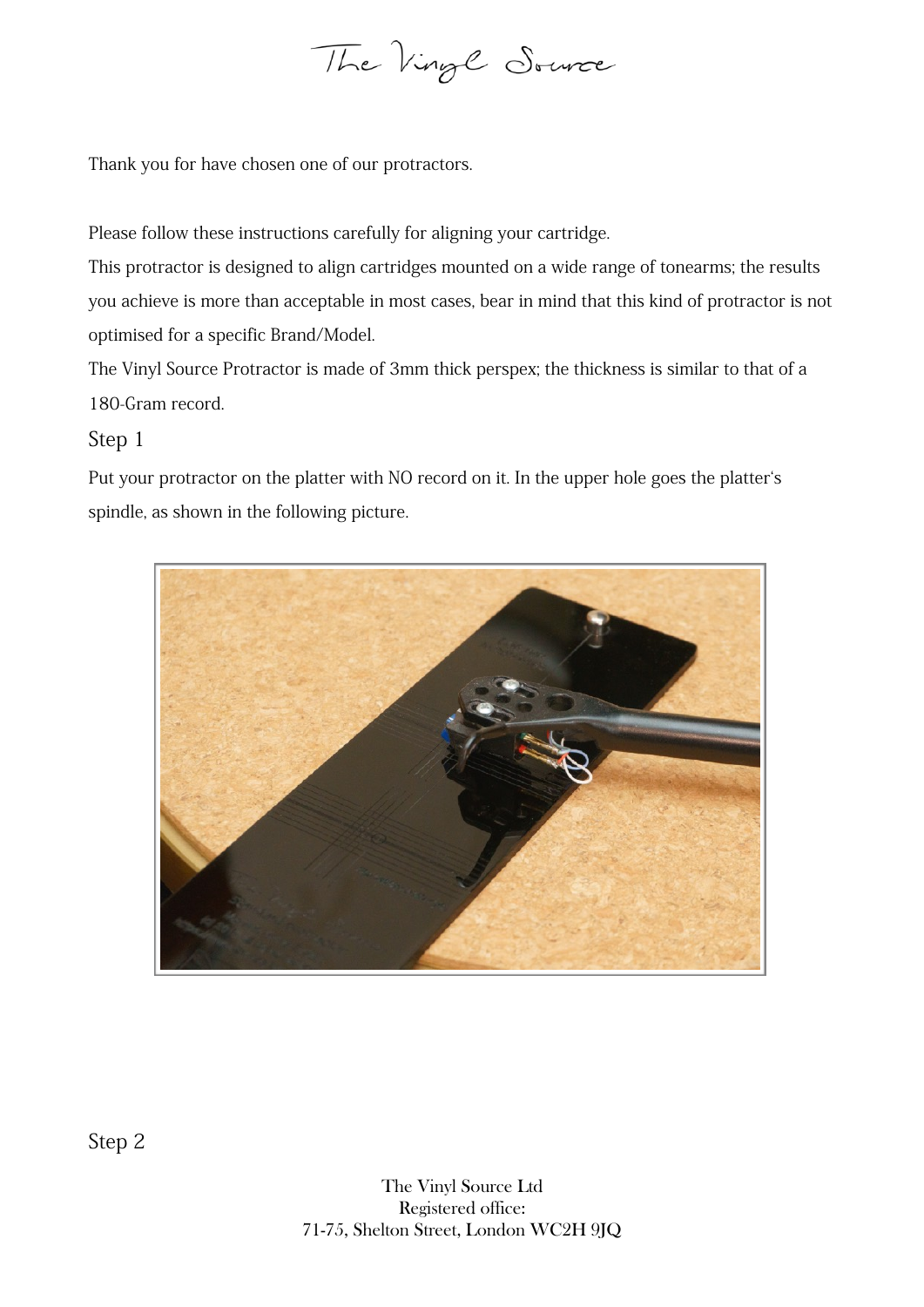Set your anti-skating to zero. Loose the screws that hold your cartridge in a way that is still secured to the head-shell, but you can still move it.

On the protractor there is a line drawn from the centre of the spindle going across the two grids. Put the cartridge`s stylus in the intersection between the line and the first, higher, grid, like shown in the picture, be careful not to damage your stylus. Rotate the cartridge until the cartridge body is aligned with the grid lines,



The Vinyl Source Ltd Registered office: 71-75, Shelton Street, London WC2H 9JQ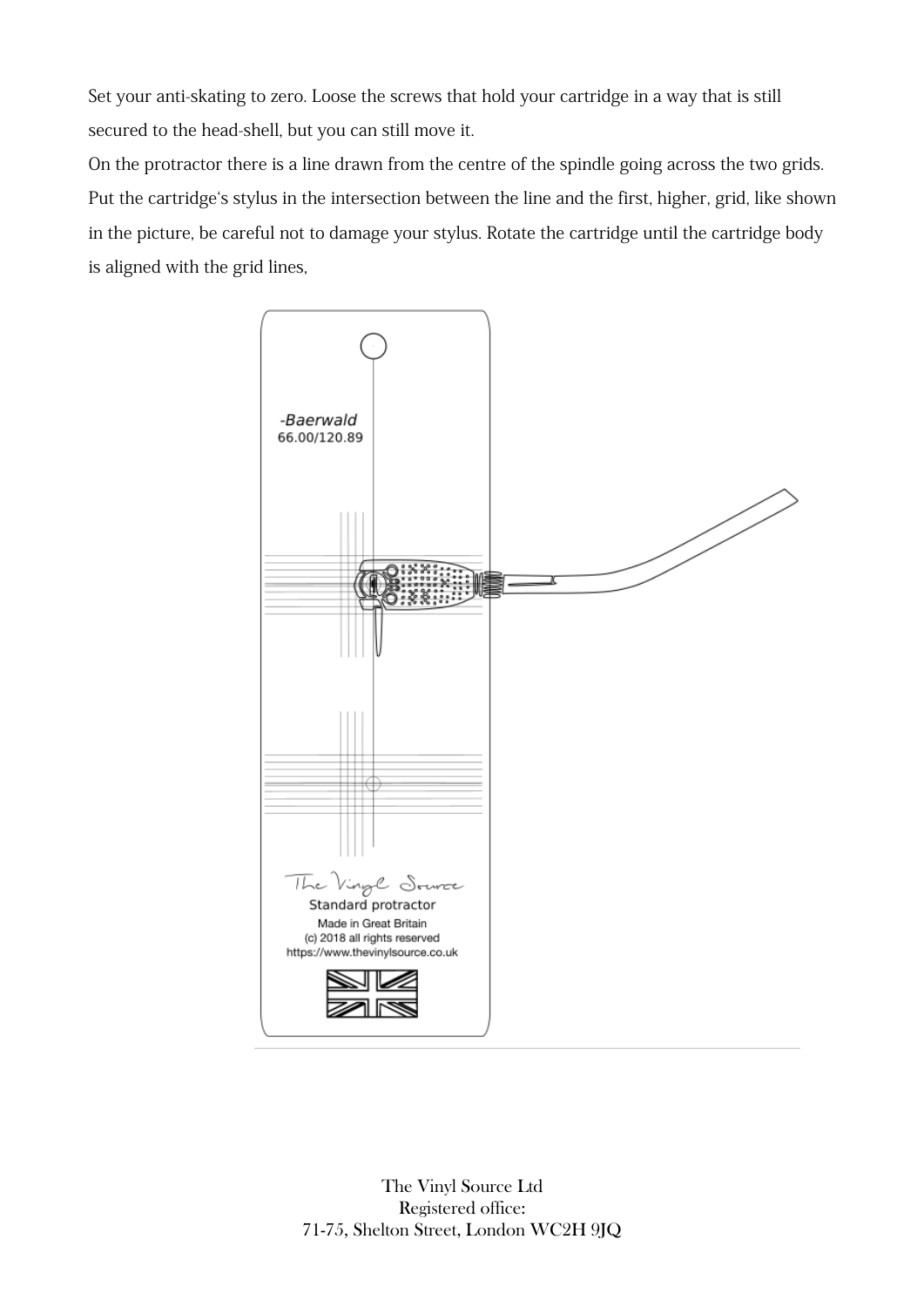## Step 3

Rotate the platter and move the cartridge`s stylus into the intersection between the line and the second, lower, grid, like shown in the picture.